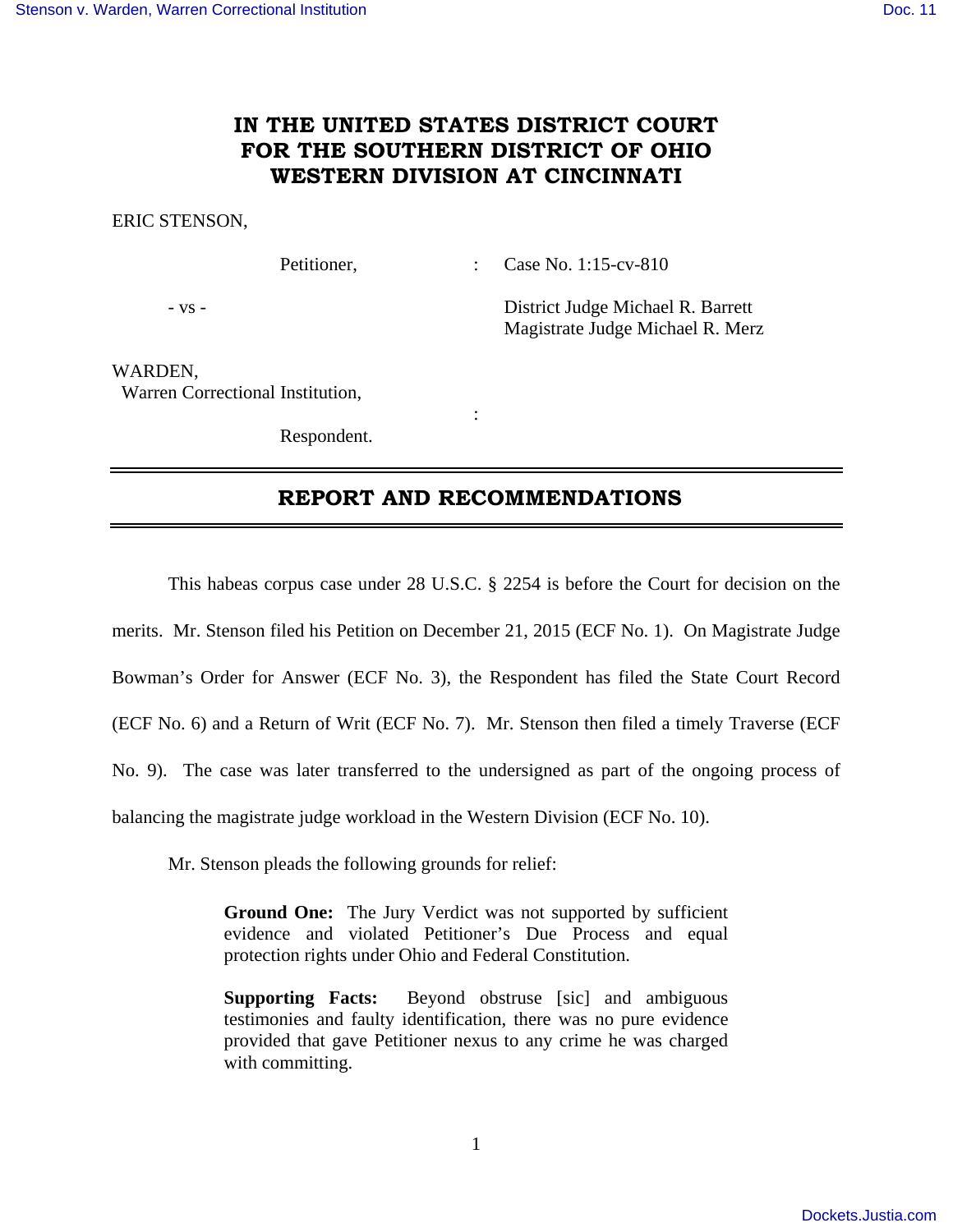**Ground Two:** The jury finding was against the manifest weight of the evidence and violated Petitioner's right to Due process and Equal protection of the law under the Ohio and Federal Constitution.

**Supporting Facts:** The jury was provided insufficient evidence and therefore clearly lost its way due to the adroit presentation in which the prosecution chose to paint a picture based upon a bunch of crimes allegedly committed in more than one venue.

**Ground Three:** Petitioner's due process and equal protection rights under the Fourteenth Amendment were violated with the inclusion of other crimes in another venue without proper jurisdiction.

**Supporting Facts:** The trial court had no jurisdiction to try a matter for which it did not have venue.

**Ground Four:** Petitioner received ineffective assistance of counsel guaranteed by the Sixth Amendment of the Constitution of the United States.

**Supporting Facts:** Trial counsel's performance was deficient and prejudiced Petitioner when trial counsel allowed the trial court without objection to try Petitioner in a matter for which the trial court did not have venue.

(Petition, ECF No. 1.)

## **Procedural History**

 On March 26, 2014, a Butler County grand jury indicted Stenson on seven counts of robbery allegedly occurring on six different dates and at seven different places and times in both Butler and Hamilton counties. The jury returned a verdict of guilty on counts two through five and seven, but were unable to return a verdict on counts one and six (State Court Record, ECF No. 6, PageID 37-38). Counts one and six were then dismissed and Stenson was sentenced to an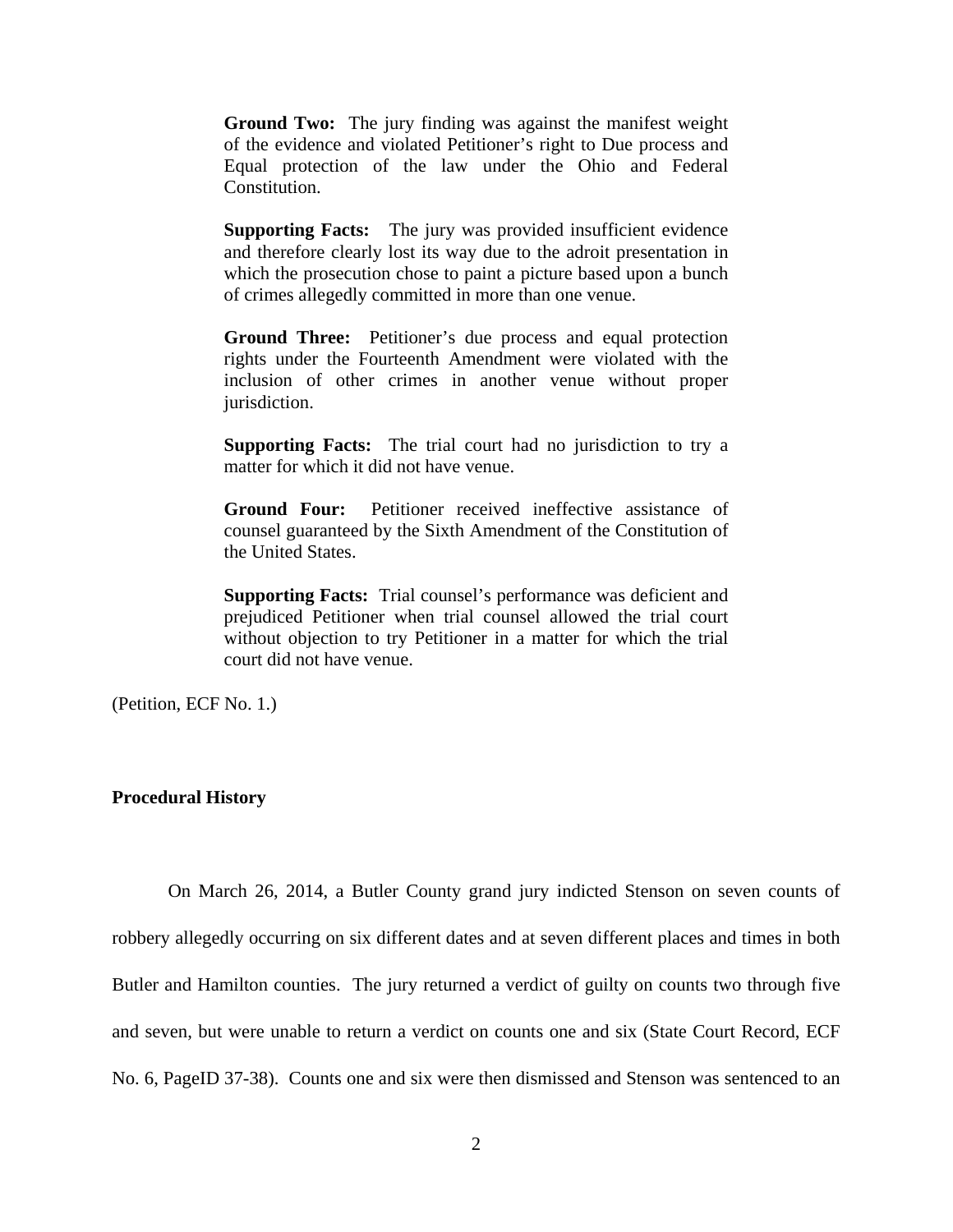aggregate sentence of eighteen years imprisonment.

 Stenson appealed to the Twelfth District Court of Appeals, but his counsel filed an *Anders* brief which Stenson supplemented pro se. In it he raised what appear to be the same issues raised here: insufficiency of the evidence, verdict against the manifest weight of the evidence, the venue issue, and a claim of ineffective assistance of trial counsel. The court considered all the arguments and dismissed the appeal as wholly frivolous. *State v. Stenson*, Case No. CA2014-07-155, 2015-Ohio-3101, 2015 Ohio App. LEXIS 3023 (12<sup>th</sup> Dist. Aug. 3, 2015), appellate jurisdiction declined, 144 Ohio St. 3d 1409 (2015).

 While the appeal was pending, Stenson filed in the trial court a pro se motion to dismiss for lack of jurisdiction. After the trial court had not acted for about five months, he filed in the Ohio Supreme Court a petition for writ of mandamus to compel a decision on that motion. The Ohio Supreme Court dismissed the petition on motion of the State and Stenson then filed his Petition for Writ of Habeas Corpus in this Court.

## **Analysis**

## **Ground One: Insufficiency of Evidence**

 In his First Ground for Relief, Petitioner asserts he was convicted on insufficient evidence.

Stenson pleads this claim as arising under the Due Process and Equal Protection Clauses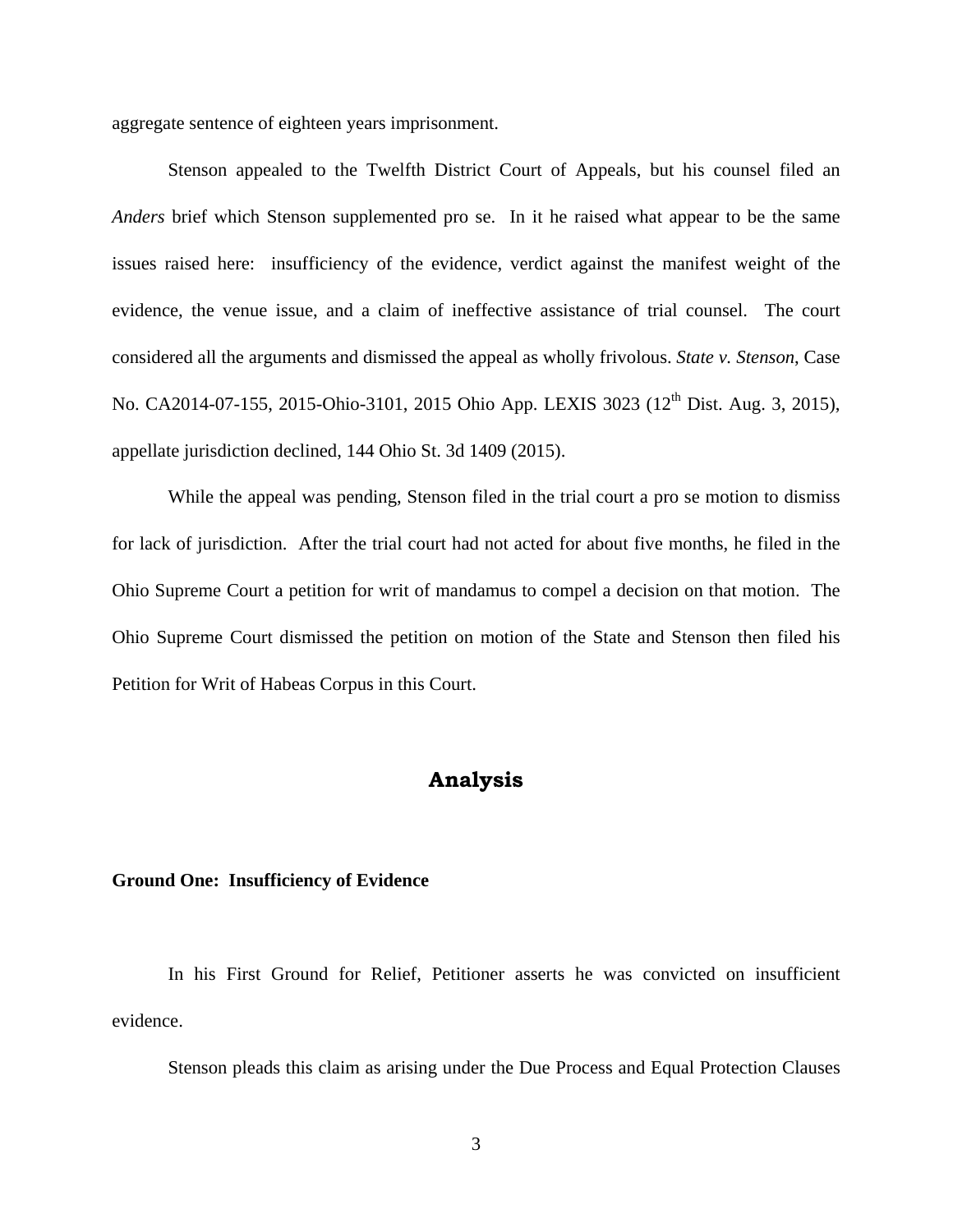of both the federal and Ohio Constitutions. Federal habeas corpus is available only to correct federal constitutional violations. 28 U.S.C. § 2254(a); *Wilson v. Corcoran*, 562 U.S. 1 (2010); *Lewis v. Jeffers*, 497 U.S. 764, 780 (1990); *Smith v. Phillips*, 455 U.S. 209 (1982); *Barclay v. Florida*, 463 U.S. 939 (1983). Therefore this Court cannot consider whether Stenson's conviction violates any clause of the Ohio Constitution. The Court is also unaware of any possible Equal Protection Clause claim that would "fit" with insufficiency of the evidence.

 On the other hand, an allegation that a verdict was entered upon insufficient evidence states a claim under the Due Process Clause of the Fourteenth Amendment to the United States Constitution. *Jackson v. Virginia*, 443 U.S. 307 (1979); *In re Winship*, 397 U.S. 358 (1970); *Johnson v. Coyle*, 200 F.3d 987, 991 (6<sup>th</sup> Cir. 2000); *Bagby v. Sowders*, 894 F.2d 792, 794 (6<sup>th</sup> Cir. 1990)(en banc). In order for a conviction to be constitutionally sound, every element of the crime must be proved beyond a reasonable doubt. *In re Winship*, 397 U.S. at 364.

> [T]he relevant question is whether, after viewing the evidence in the light most favorable to the prosecution, any rational trier of fact could have found the essential elements of the crime beyond a reasonable doubt . . . . This familiar standard gives full play to the responsibility of the trier of fact fairly to resolve conflicts in the testimony, to weigh the evidence and to draw reasonable inferences from basic facts to ultimate facts.

Jackson v. Virginia, 443 U.S. at 319; *United States v. Paige*, 470 F.3d 603, 608 (6<sup>th</sup> Cir. 2006); *United States v. Somerset*, 2007 U.S. Dist. LEXIS 76699 (S.D. Ohio 2007). This rule was recognized in Ohio law at *State v. Jenks*, 61 Ohio St. 3d 259 (1991). Of course, it is state law which determines the elements of offenses; but once the state has adopted the elements, it must then prove each of them beyond a reasonable doubt. *In re Winship*, *supra.* A sufficiency challenge should be assessed against the elements of the crime, not against the elements set forth in an erroneous jury instruction. *Musacchio v. United States*, 577 U.S. \_\_\_, 136 S. Ct. 709, 193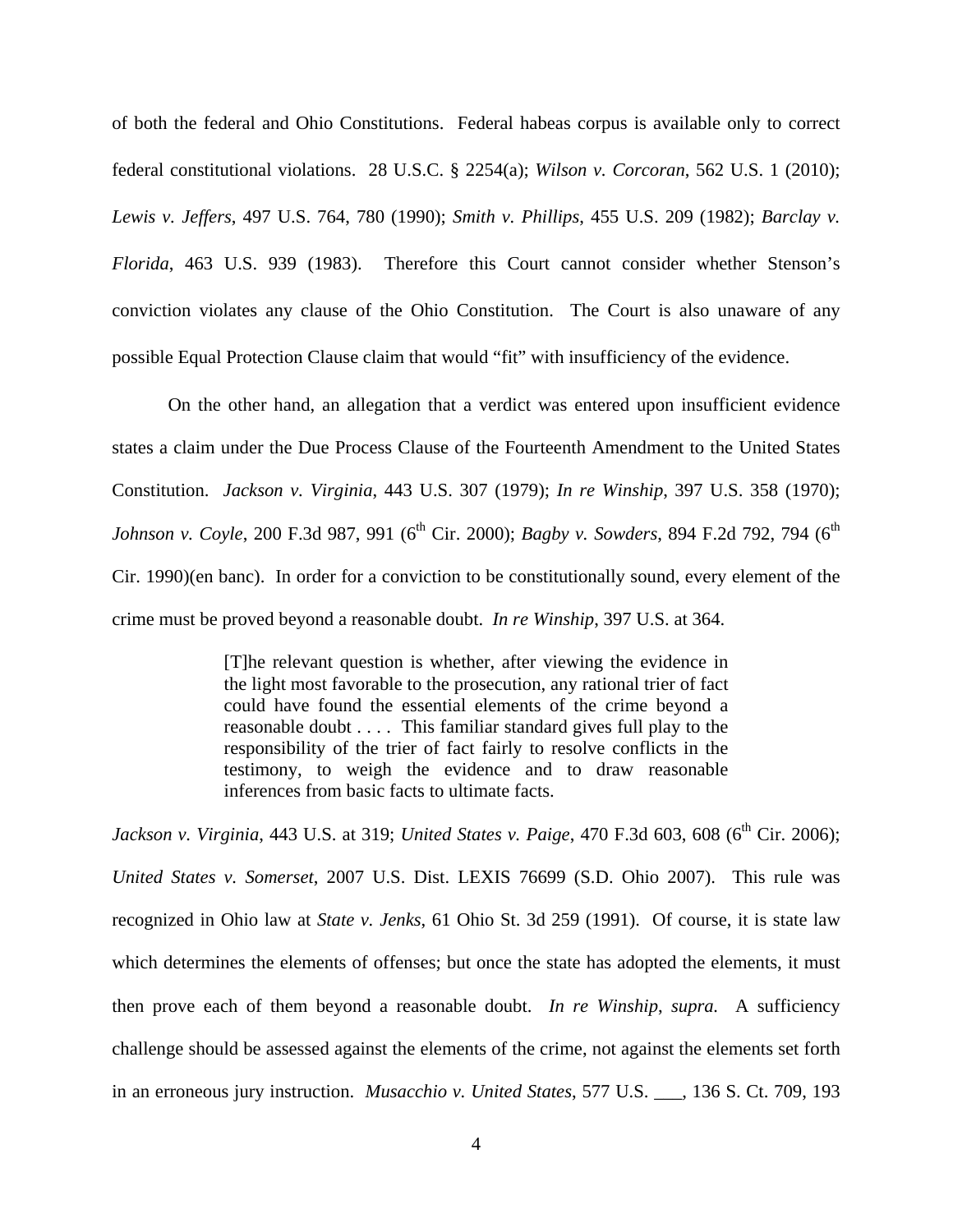#### L. Ed. 2d 639 (2016).

 In cases such as Petitioner's challenging the sufficiency of the evidence and filed after enactment of the Antiterrorism and Effective Death Penalty Act of 1996 (Pub. L. No 104-132, 110 Stat. 1214)(the "AEDPA"), two levels of deference to state decisions are required:

> In an appeal from a denial of habeas relief, in which a petitioner challenges the constitutional sufficiency of the evidence used to convict him, we are thus bound by two layers of deference to groups who might view facts differently than we would. First, as in all sufficiency-of-the-evidence challenges, we must determine whether, viewing the trial testimony and exhibits in the light most favorable to the prosecution, any rational trier of fact could have found the essential elements of the crime beyond a reasonable doubt. See *Jackson v. Virginia*, 443 U.S. 307, 319, 99 S. Ct. 2781, 61 L. Ed. 2d 560 (1979). In doing so, we do not reweigh the evidence, re-evaluate the credibility of witnesses, or substitute our judgment for that of the jury. See *United States v. Hilliard,* 11 F.3d 618, 620 (6th Cir. 1993). Thus, even though we might have not voted to convict a defendant had we participated in jury deliberations, we must uphold the jury verdict if any rational trier of fact could have found the defendant guilty after resolving all disputes in favor of the prosecution. Second, even were we to conclude that a rational trier of fact could not have found a petitioner guilty beyond a reasonable doubt, on habeas review, we must still defer to the state appellate court's sufficiency determination as long as it is not unreasonable. See 28 U.S.C. §  $2254(d)(2)$ .

*Brown v. Konteh*, 567 F.3d 191, 205 ( $6<sup>th</sup>$  Cir. 2009). In a sufficiency of the evidence habeas corpus case, deference should be given to the trier-of-fact's verdict under *Jackson v. Virginia* and then to the appellate court's consideration of that verdict, as commanded by AEDPA. *Tucker v. Palmer*, 541 F.3d 652 (6<sup>th</sup> Cir. 2008); *accord Davis v. Lafler*, 658 F.3d 525, 531 (6<sup>th</sup> Cir. 2011)(en banc); *Parker v. Matthews*, 132 S. Ct. 2148, 2152 (2012). Notably, "a court may sustain a conviction based upon nothing more than circumstantial evidence." *Stewart v. Wolfenbarger*, 595 F.3d 647, 656 (6<sup>th</sup> Cir. 2010).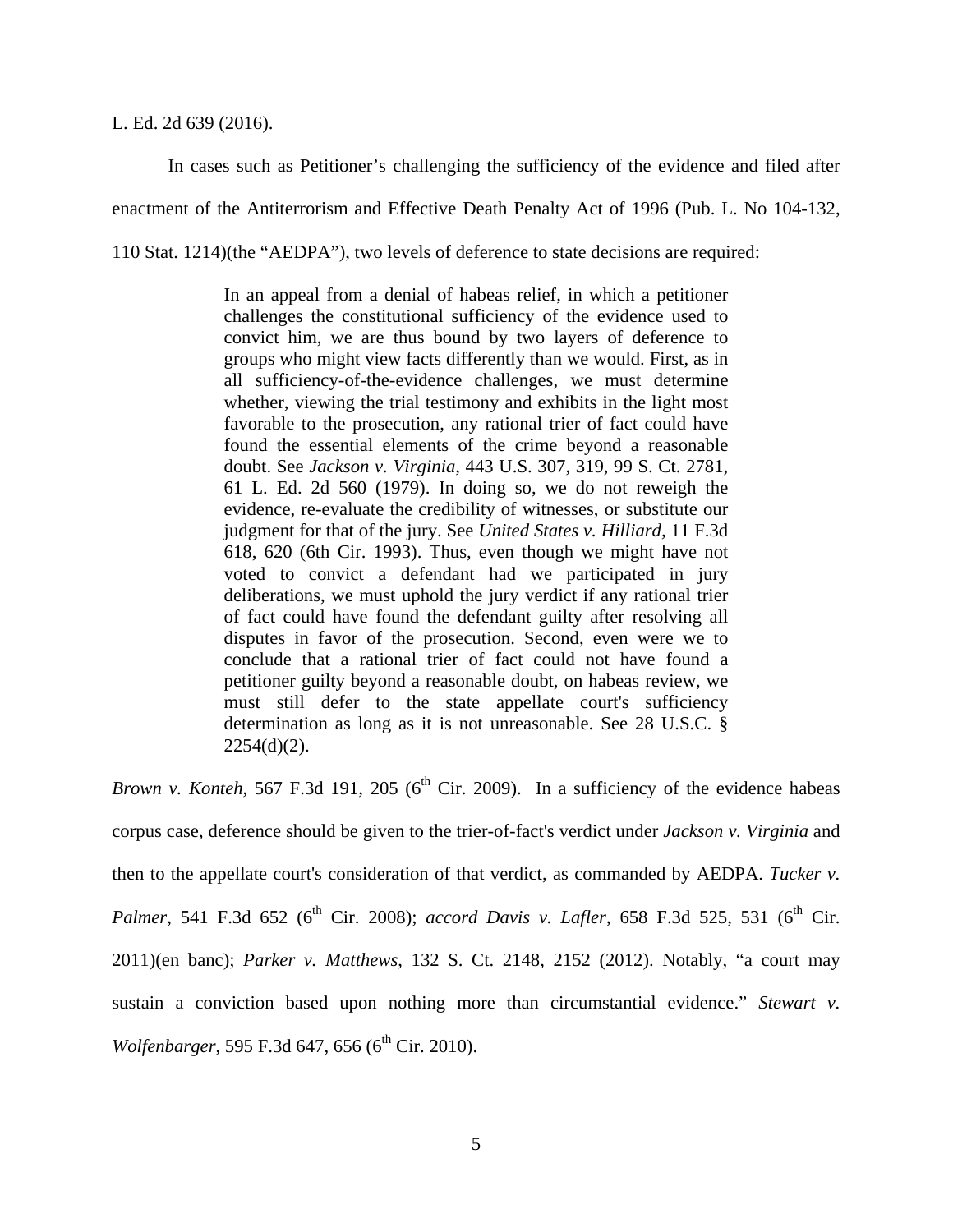We have made clear that *Jackson* claims face a high bar in federal habeas proceedings because they are subject to two layers of judicial deference. First, on direct appeal, "it is the responsibility of the jury -- not the court -- to decide what conclusions should be drawn from evidence admitted at trial. A reviewing court may set aside the jury's verdict on the ground of insufficient evidence only if no rational trier of fact could have agreed with the jury." *Cavazos v. Smith*, 565 U. S. 1, \_\_\_, 132 S. Ct. 2, 181 L. Ed. 2d 311, 313 (2011) (per curiam). And second, on habeas review, "a federal court may not overturn a state court decision rejecting a sufficiency of the evidence challenge simply because the federal court disagrees with the state court. The federal court instead may do so only if the state court decision was 'objectively unreasonable.'" Ibid. (quoting Renico v. Lett, 559 U. S. \_\_\_, \_\_\_, 130 S. Ct. 1855, 176 L. Ed. 2d 678 (2010)).

*Coleman v. Johnson*, 566 U.S. \_\_\_, \_\_\_, 132 S. Ct. 2060, 2062 (2012)(per curiam).

 Because the Twelfth District dismissed the entire appeal as "wholly frivolous," it did not provide an analysis of the sufficiency of the evidence. In lieu of such a summary, Respondent provides a summary of the testimony relied on by the prosecution (Return of Writ, ECF No. 7, PageID 708-14). If the summary is accurate, it certainly describes sufficient evidence to convict, including video recordings of Stenson himself. Petitioner does not even attempt to show that Respondent' summary is inaccurate (Traverse, ECF No. 9, PageID 718-19). He says there is no "pure" evidence, without explaining what that means. He claims the identifications are faulty, but he does not say why. What is faulty with the video identification or the in-court identification? There was certainly sufficient evidence when viewed most favorably to the prosecution, to support the jury's verdict.

 On top of deference to the jury, this Court is also bound to defer, absent a showing to the contrary, to the determination made by the Twelfth District. Even though there is no analysis of the evidence, the Twelfth District's decision must be treated as made on the merits. *Harrington v. Richter*, 562 U.S. 86, 103 (2011). Given the evidence summarized by the Respondent, the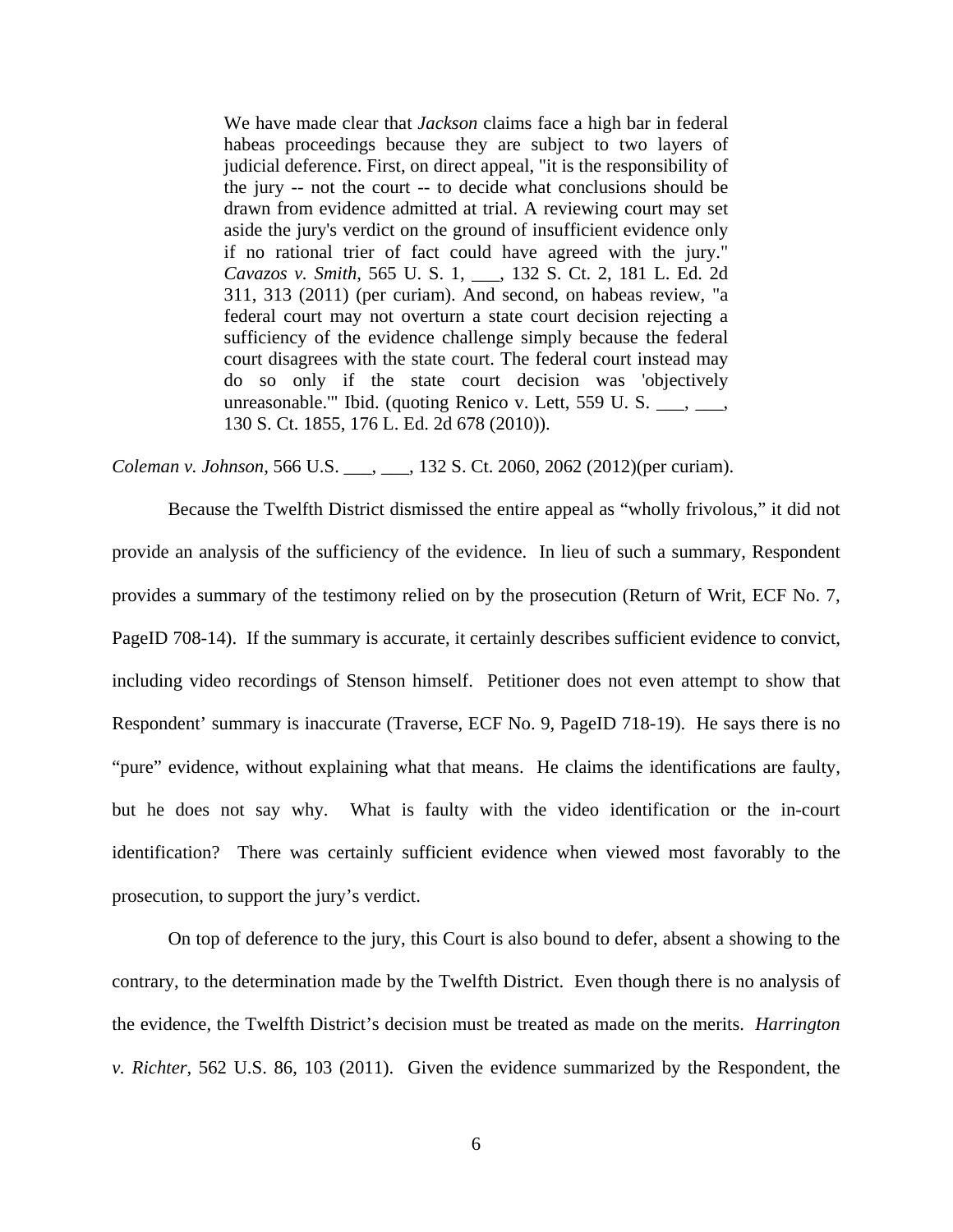Twelfth District's decision on this assignment of error is entitled to AEDPA deference – it is not an objectively unreasonable application of *Jackson*, *supra*. Therefore Ground One should be dismissed with prejudice.

### **Ground Two: Manifest Weight of the Evidence**

 In his Second Ground for Relief, Stenson asserts his convictions are against the manifest weight of the evidence. Respondent argues this claim is not cognizable in habeas corpus and Petitioner concedes that is so (Traverse, ECF No. 9, PageID 719). The Sixth Circuit has also decided weight of the evidence claim is not a federal constitutional claim. *Johnson v. Havener*, 534 F.2d 1232 (6<sup>th</sup> Cir. 1986).

 Ground Two should therefore be dismissed without prejudice for failure to state a claim upon which relief can be granted.

## **Ground Three: Improper Venue – Lack of Jurisdiction**

 In his Third Ground for Relief, Mr. Stenson claims he was denied due process and equal protection when he was tried in Butler County for some offenses which allegedly occurred in Hamilton County.

 As Respondent points out, venue is not an element of Ohio crimes. *State v. Jackson*, 141 Ohio St. 3d 171 (2014). Therefore failure of the prosecution to present evidence on this issue would not cause the evidence to be insufficient under *Jackson v. Virginia*, *supra.*

The Sixth Amendment to the United States Constitution guarantees a defendant a "speedy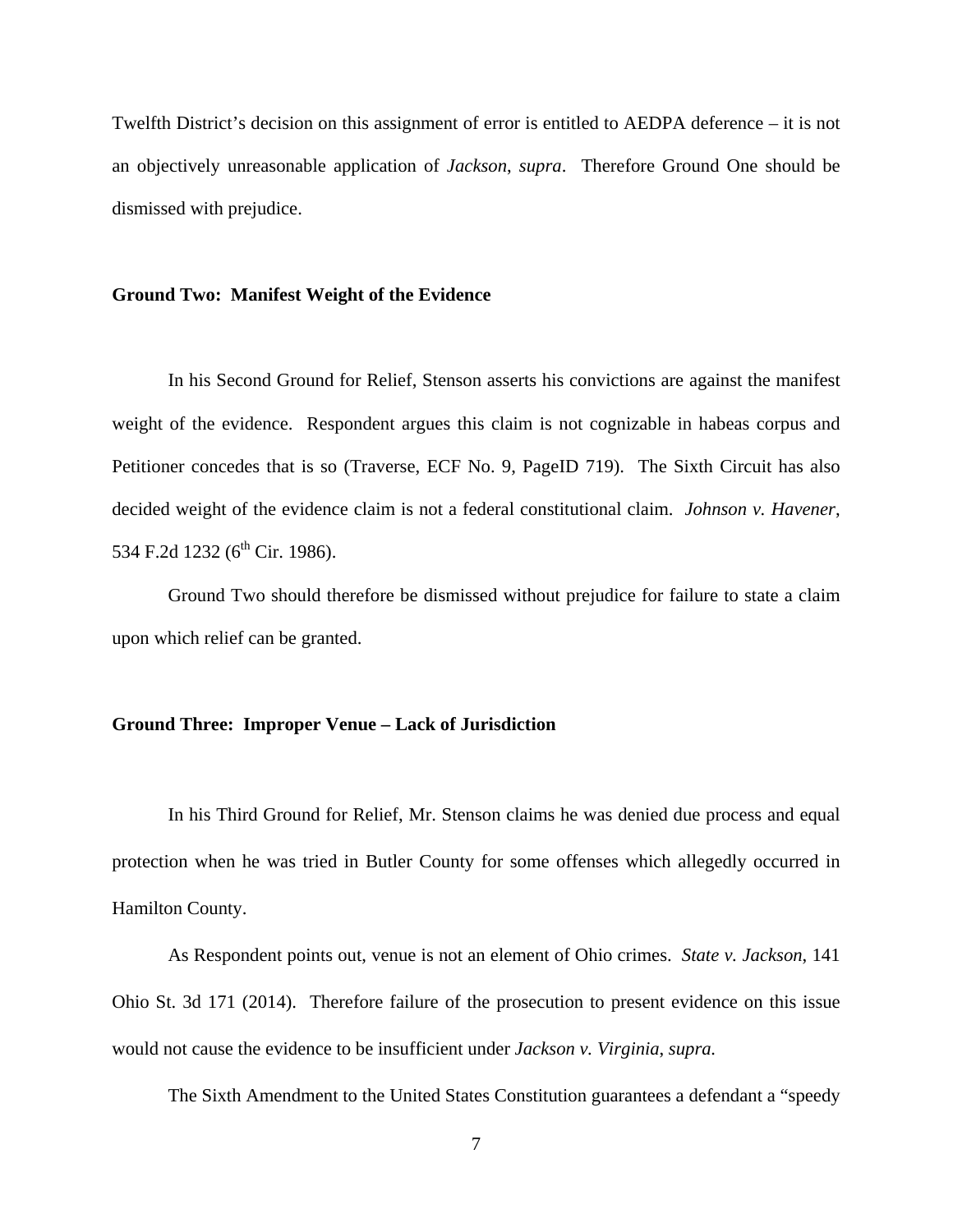and public trial, by an impartial jury of the State and district wherein the crime shall have been committed, which district shall have been previously ascertained by law. . . ." In general, Ohio has designated the "districts" in which felony cases are to be tried by giving general felony jurisdiction to Common Pleas Courts and providing one such court for every county. Ohio Revised Code § 2901.12(A) provides generally that trial will be held in the "territory of which the offense or any element of the offense was committed." However, Ohio Revised Code § 2901.12(H) provides that when an offender commits offenses in different jurisdictions "as part of a course of criminal conduct. . . ," the offender may be tried for all the offenses in any of the jurisdictions.

 Ohio Revised Code § 2901.12(H) is not unconstitutional as it was applied here to Mr. Stenson to be tried in Butler County for offenses that happened both there and in Hamilton County as part of the same course of criminal conduct. There is no unfairness in recognizing the substantial judicial economies available from permitting trial of all the offenses from one course of conduct in one trial.

 Most of what Mr. Stenson has written in his Traverse about challenging jurisdiction is not relevant because it is not a jurisdictional question that is being dealt with, but a venue question. Ohio law vests jurisdiction over felony offenses in the Common Pleas Courts, then allocates felony trials among those courts with the venue statute. The federal Constitution requires only that trials be in the "State and district" where the offenses occurred and that the "district" be specified beforehand by law.

 Mr. Stenson complains that if each of these offenses had been tried in the county where it occurred, offenses in the other county would have been "other acts" not admissible to show guilt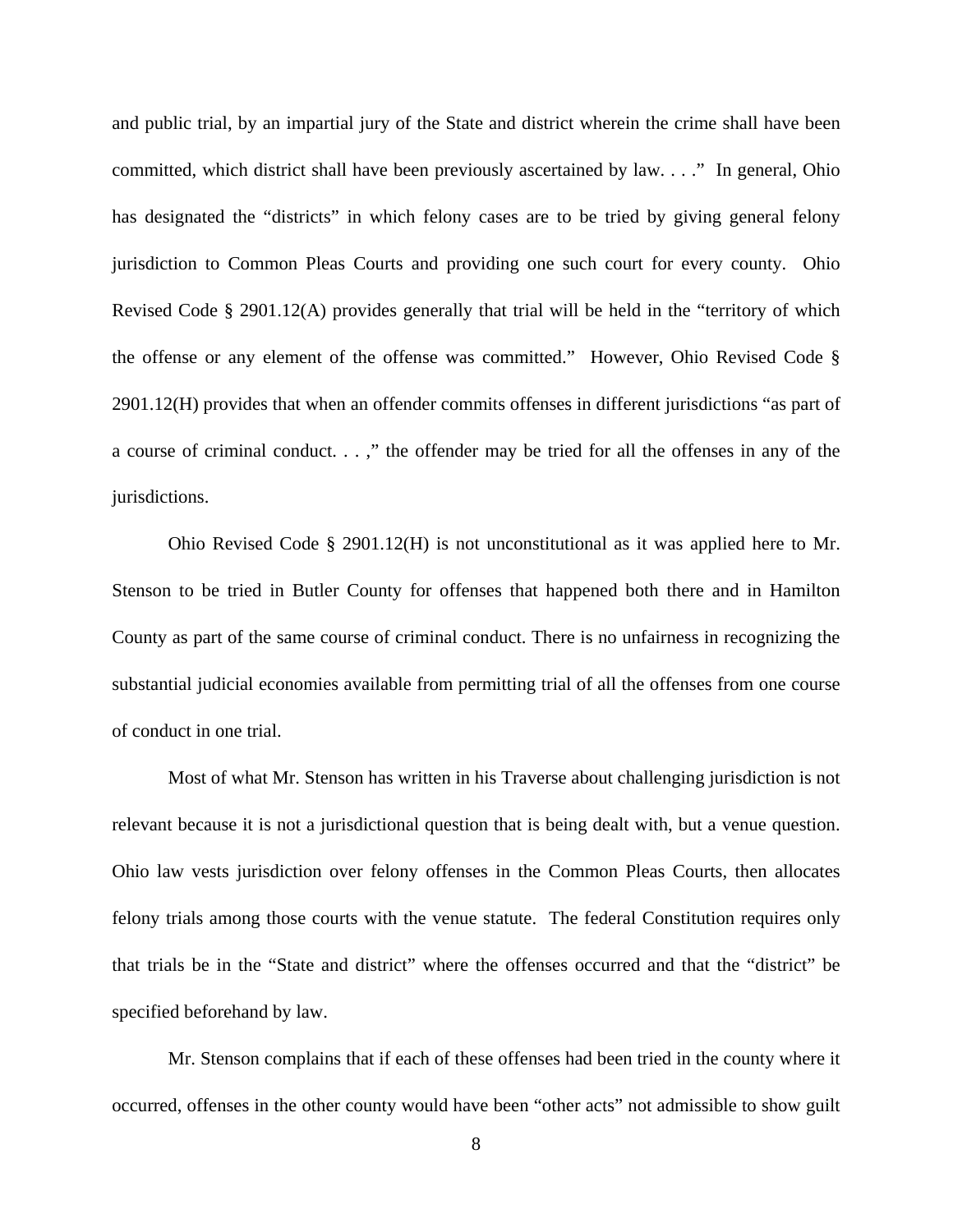by inference from bad character. That result is unclear under Ohio evidence law, as other acts are admissible to show identity or modus operandi. But regardless of the result under Ohio evidence law, the federal Constitution does not prohibit introduction of other acts testimony. *Bugh v. Mitchell*, 329 F.3d 496, 500 (6<sup>th</sup> Cir. 2003).

 Particularly troubling to the Court is Mr. Stenson's argument about racial composition of possible juries in Butler and Hamilton Counties. He is correct that Butler County is "overwhelmingly white." (Traverse, ECF No. 9, PageID 723.) As of July 1, 2015, Butler County was 86.0% white.<sup>1</sup> But as of the same date and from the same official source, Hamilton County was only 26.2% black or African-American and therefore hardly "overwhelmingly black" as Stenson asserts. *Id.* But no criminal defendant charged with committing a number of crimes in two contiguous counties has a constitutional right to have the case tried in the county which has more potential jurors of his own ethnicity. Stenson's Third Ground for Relief is without merit.

## **Ground Four: Ineffective Assistance of Trial Counsel**

In his Fourth Ground for Relief, Mr. Stenson claims he suffered ineffective assistance of trial counsel. As he acknowledges, the governing standard for ineffective assistance of counsel is found in *Strickland v. Washington*, 466 U.S. 668 (1984):

> A convicted defendant's claim that counsel's assistance was so defective as to require reversal of a conviction or death sentence has two components. First, the defendant must show that counsel's performance was deficient. This requires showing that counsel

 $\overline{a}$ 

<sup>&</sup>lt;sup>1</sup> Per the United States Census Bureau at www.census.gov.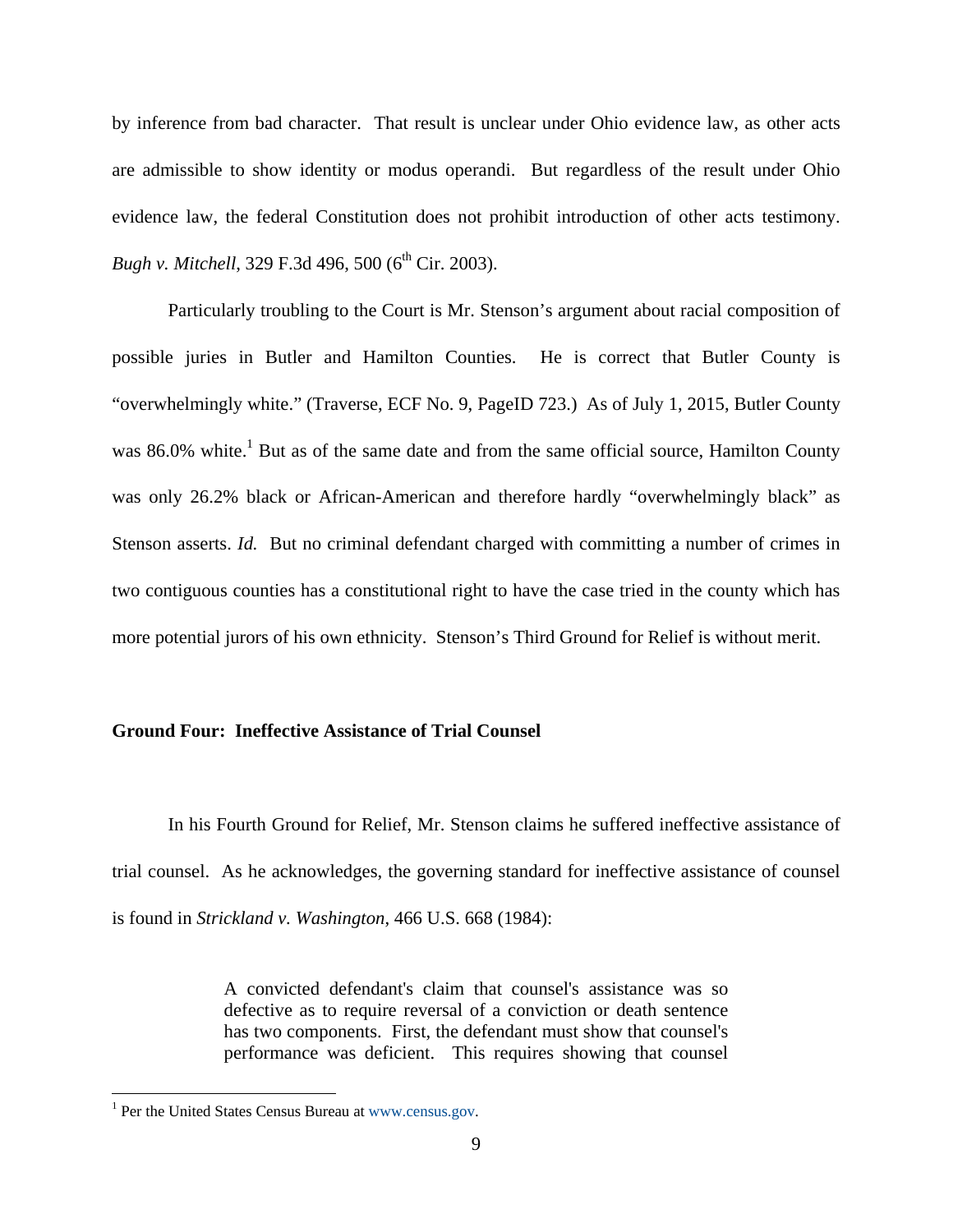was not functioning as the "counsel" guaranteed the defendant by the Sixth Amendment. Second, the defendant must show that the deficient performance prejudiced the defense. This requires showing that counsel's errors were so serious as to deprive the defendant of a fair trial, a trial whose result is reliable. Unless a defendant makes both showings, it cannot be said that the conviction or death sentence resulted from a breakdown in the adversary process that renders the result unreliable.

466 U.S. at 687. In other words, to establish ineffective assistance, a defendant must show both

deficient performance and prejudice. *Berghuis v. Thompkins*, 560 U.S. 370, 389 (2010), *citing* 

*Knowles v. Mirzayance*, 556 U.S. 111 (2009).

With respect to the first prong of the *Strickland* test, the Supreme Court has commanded:

Judicial scrutiny of counsel's performance must be highly deferential. . . . A fair assessment of attorney performance requires that every effort be made to eliminate the distorting effects of hindsight, to reconstruct the circumstances of counsel's challenged conduct, and to evaluate the conduct from counsel's perspective at the time. Because of the difficulties inherent in making the evaluation, a court must indulge a strong presumption that counsel's conduct falls within a wide range of reasonable professional assistance; that is, the defendant must overcome the presumption that, under the circumstances, the challenged action "might be considered sound trial strategy."

466 U.S. at 689.

As to the second prong, the Supreme Court held:

The defendant must show that there is a reasonable probability that, but for counsel's unprofessional errors, the result of the proceeding would have been different. A reasonable probability is a probability sufficient to overcome confidence in the outcome.

466 U.S. at 694. *See also Darden v. Wainwright*, 477 U.S. 168 (1986); *Wong v. Money*, 142

F.3d 313, 319 (6th Cir. 1998); *Blackburn v. Foltz*, 828 F.2d 1177 (6th Cir. 1987). *See generally*

Annotation, 26 ALR Fed 218.

As evidence of counsel's deficient performance, Mr. Stenson cites his failure to object to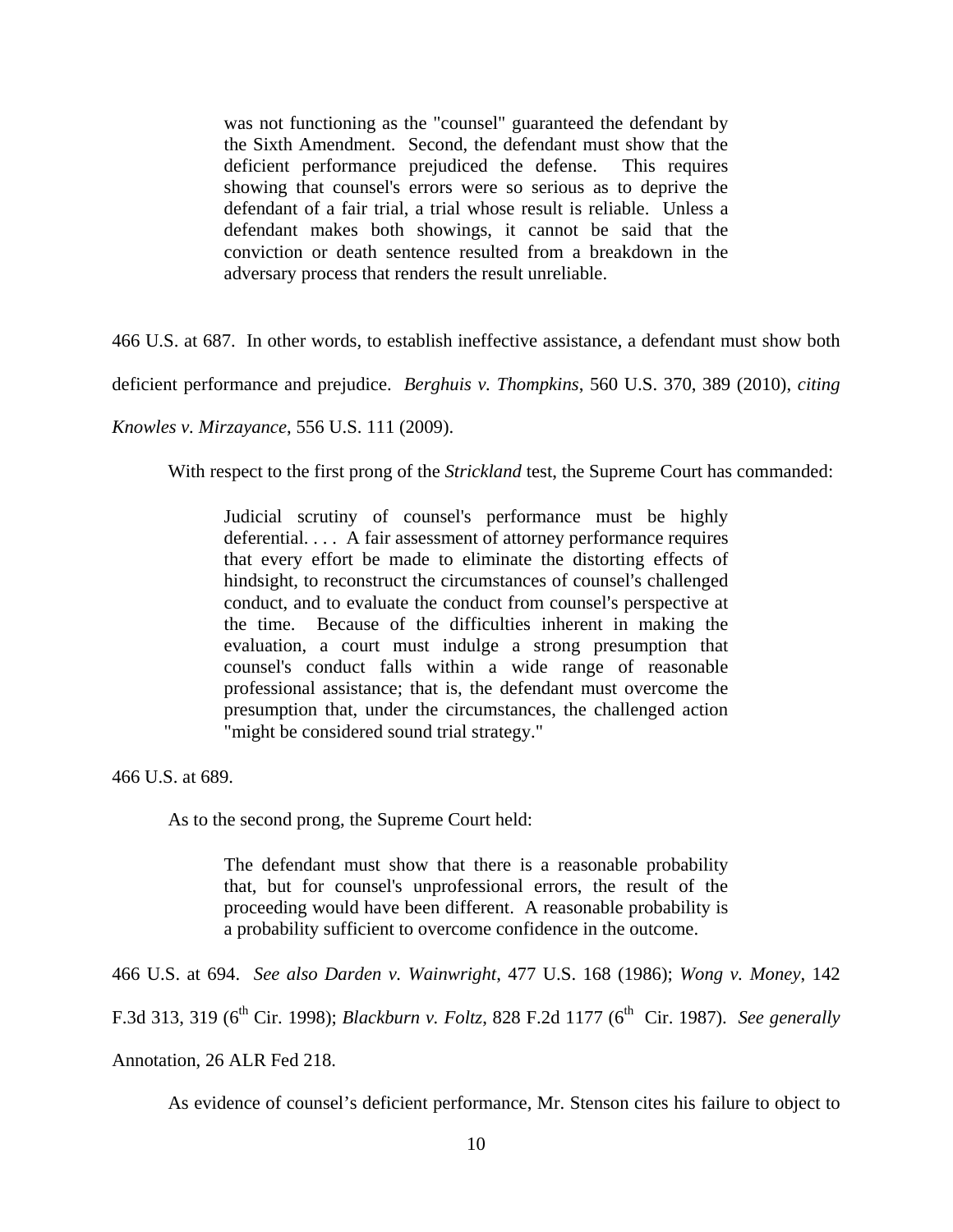the trial in Butler County of offenses that occurred both there and in Hamilton County (Traverse, ECF No. 9, PageID 723-25). But it cannot be deficient performance to fail to raise a completely meritless (or as the Twelfth District put it "wholly frivolous") objection.

 Since there was no deficient performance, the prejudice prong of *Strickland* does not require analysis. The Court is, however, surprised that one of the prejudicial consequences cited is that direct appeal was to the Twelfth District Court of Appeals rather than the First. Having heard many habeas corpus cases arising from both courts, this Court has never heard any petitioner express a strong preference for the First over the Twelfth. Having reviewed many decisions of those two courts, the undersigned cannot imagine why a criminal defendant would expect a more favorable result from one or the other of those courts.

## **Conclusion**

 Based on the foregoing analysis, it is respectfully recommended that the Petition be DISMISSED WITH PREJUDICE. Because reasonable jurists would not disagree with this conclusion, Petitioner should be denied a certificate of appealability and the Court should certify to the Sixth Circuit that any appeal would be objectively frivolous and therefore should not be permitted to proceed *in forma pauperis*.

December 28, 2016.

 s/ *Michael R. Merz* United States Magistrate Judge